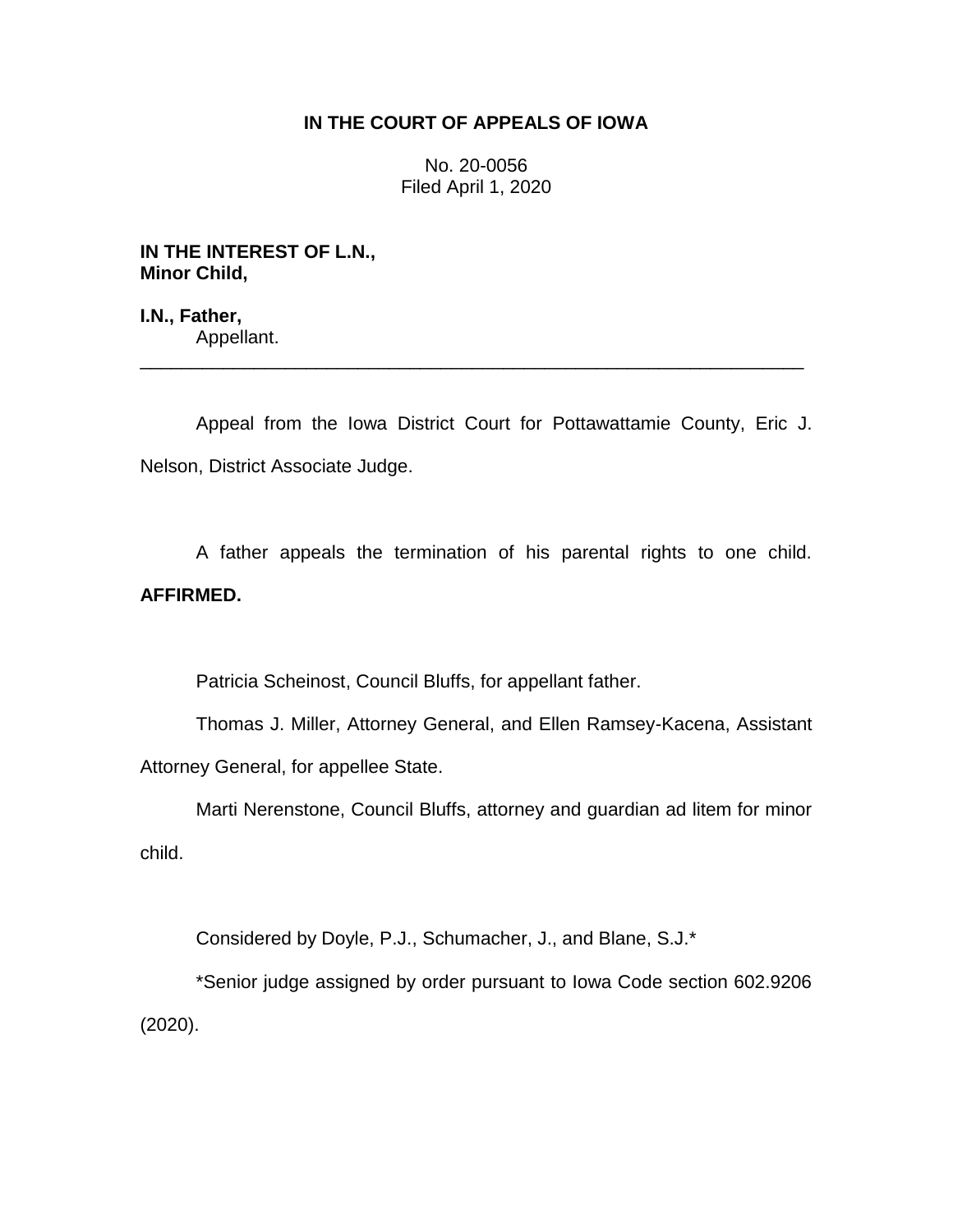## **BLANE, Senior Judge.**

A father appeals the termination of his parental rights to a one-year-old daughter. The juvenile court found he failed to maintain significant and meaningful contact. We review child-welfare cases de novo. *In re M.W.*, 876 N.W.2d 212, 219 (Iowa 2016). The juvenile court's fact findings do not bind us, but we give them weight, particularly on credibility issues. *Id.* Our top concern is L.N.'s best interests. *See In re L.T.*, 924 N.W.2d 521, 529 (Iowa 2019).

L.N. came to the attention of the department of human services (DHS) at birth because her mother tested positive for illegal drugs. L.N. also tested positive at birth through urine and meconium testing for several illegal drugs. She was removed from the mother's care and placed with a foster parent who has been her sole caregiver ever since. At the time of her birth, the mother was married to someone other than L.N.'s biological father. The juvenile court eventually terminated the mother and the legal father's parental rights to L.N., but they do not appeal.<sup>1</sup> The mother identified the father, the appellant here, as a possible biological father, and paternity testing established the appellant as L.N.'s father<sup>2</sup> in October 2018.

In October 2019, seeing insufficient progress in case goals for the mother, father, and legal father, the State filed for termination of parental rights. It alleged termination of the father's relationship was appropriate under the statutory factors

 $\overline{a}$ 

<sup>1</sup> We note that the juvenile court ordered the termination of the legal father's parental rights. However, under *In re J.C.,* 857 N.W.2d 495 (Iowa 2014), once a biological father was determined, the legal father should have been dismissed as he was no longer a necessary party.

<sup>&</sup>lt;sup>2</sup> We will refer to the biological father as the "father."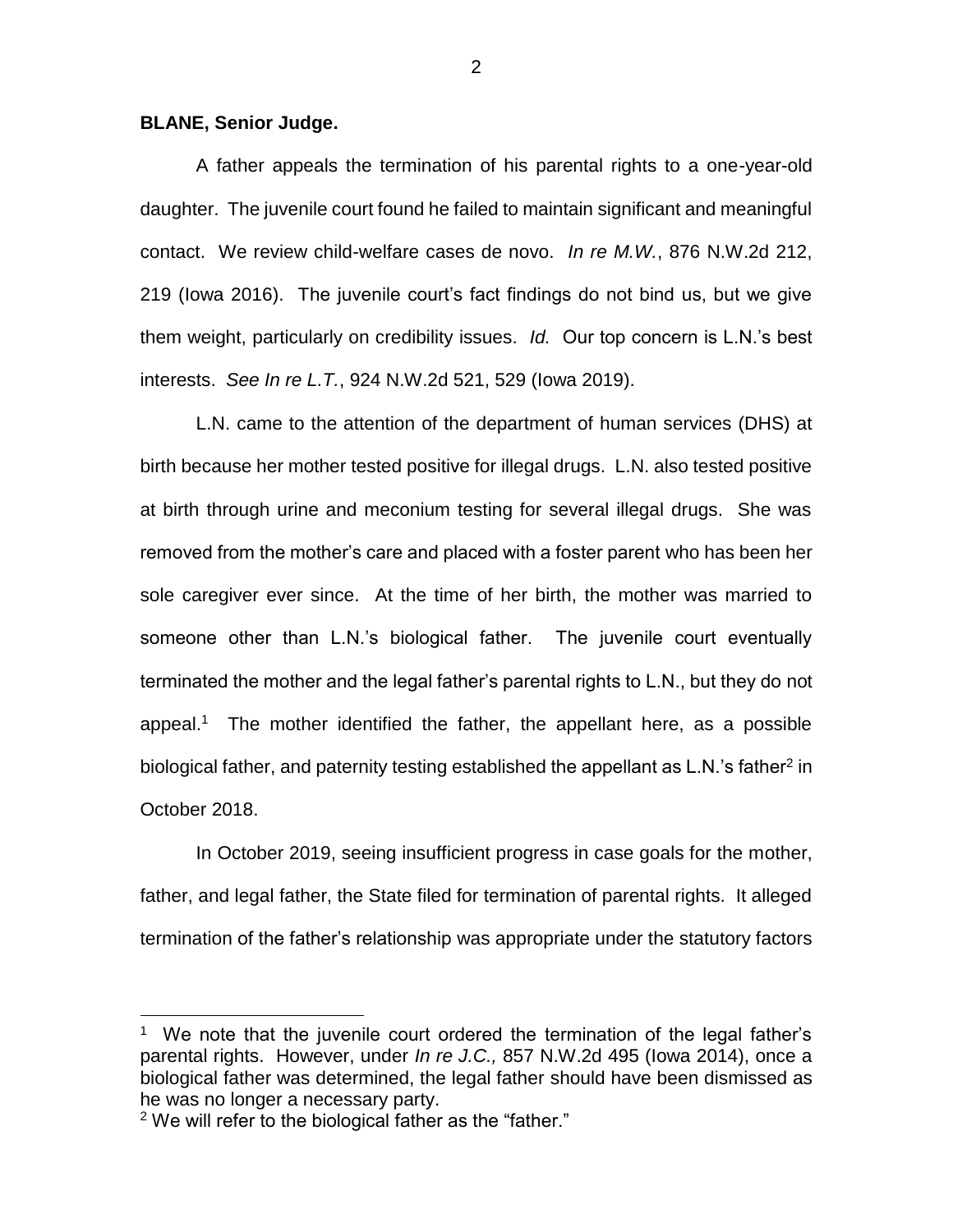set out in Iowa Code section 232.116(1), paragraphs (e), (f), and (*l*) (2019). But,

because L.N. is not yet "four years of age or older," paragraph (f) does not apply.

The court also found the evidence was insufficient to support termination under

paragraph (*l*). It found the State proved the ground for termination under

paragraph (e). The father appeals.

**Significant and Meaningful Contact.** The juvenile court may terminate

parental rights under Iowa Code section 232.116(1)(e) if

e. The court finds that all of the following have occurred:

(1) The child has been adjudicated a child in need of assistance pursuant to section 232.96.

(2) The child has been removed from the physical custody of the child's parents for a period of at least six consecutive months.

(3) There is clear and convincing evidence that the parents have not maintained significant and meaningful contact with the child during the previous six consecutive months and have made no reasonable efforts to resume care of the child despite being given the opportunity to do so.

Proof of paragraphs (1) and (2) is not contested. Significant and meaningful contact "includes but is not limited to the affirmative assumption by the parents of the duties encompassed by the role of being a parent." Iowa Code § 232.116(1)(e)(3). In addition to financial obligations of parenthood, this duty "requires continued interest in the child, a genuine effort to complete the responsibilities prescribed in the case permanency plan, a genuine effort to maintain communication with the child, and requires that the parents establish and maintain a place of importance in the child's life." *Id.* These are efforts we find the father did not make in this case.

Although paternity was established in October 2018, the father was incarcerated in Nebraska until February 2019. The father has a long history of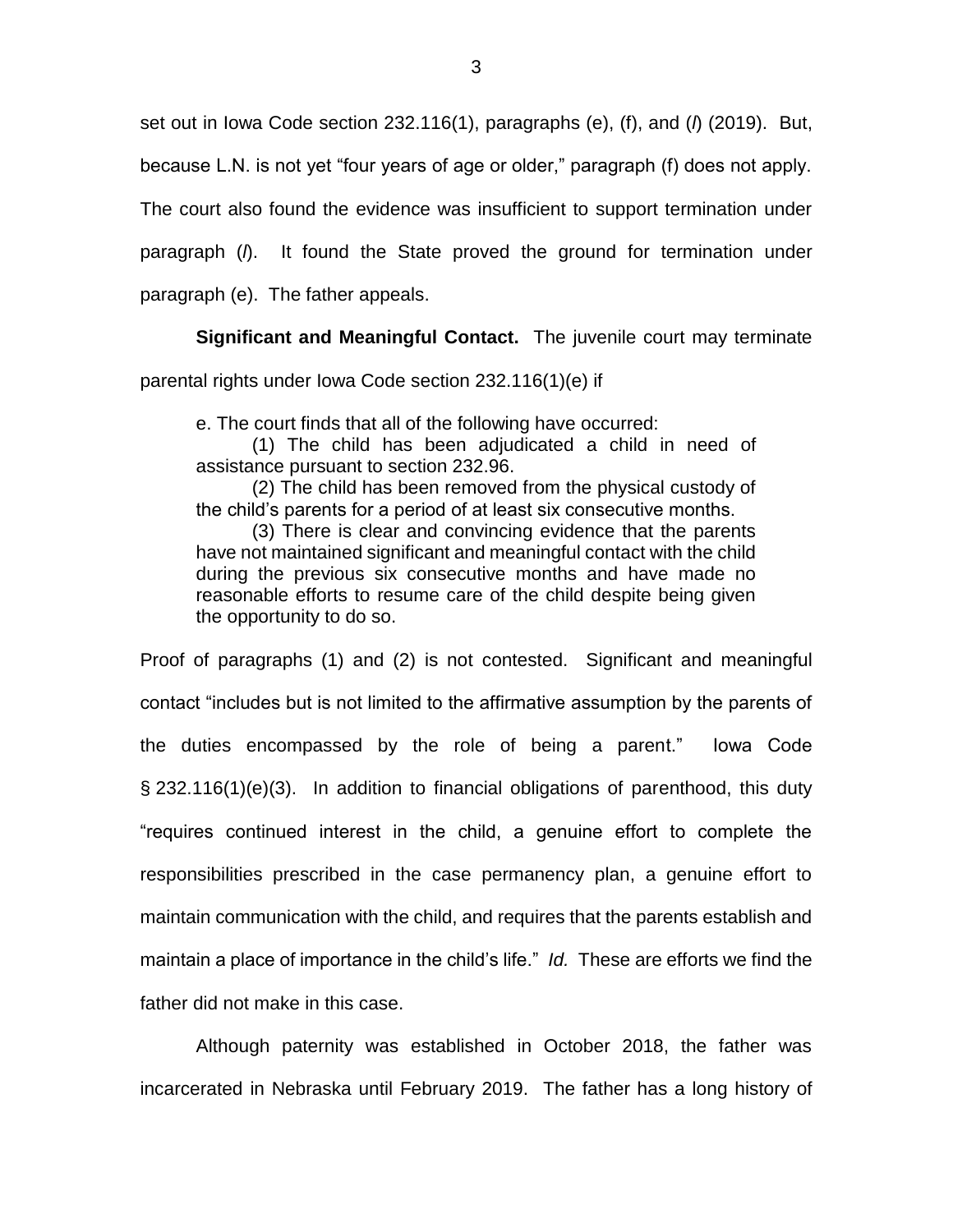abusing illegal substances and committing acts of domestic violence against the mother. The juvenile court ordered him, upon release, to establish stable housing, remain free from drug and criminal activity, and establish stable employment.

After his February release, the father lived with his sister, but her home study was denied, so L.N. could not live with him there. The father never obtained stable employment and was unable to contribute financially to L.N.'s care during visitations. He obtained substance-abuse and mental-health evaluations admitting to regular marijuana use—but never completed recommended treatment and never submitted to random drug screens as ordered. He perpetrated another domestic violence attack against the mother in July 2019. DHS and family safety, risk, and permanency (FSRP) workers described the father's engagement with services as minimal, and he returned to jail in August through September, then again in October.

The father claims he was overwhelmed by the responsibilities of following the case plan and trying to reintegrate into life after being released from incarceration. He also claims he was trying to focus on maintaining stable employment. While we empathize with the father's struggles, he was nonetheless unsuccessful in completing the responsibilities in the case plan and following court orders.

He was not much more successful in his efforts to establish a relationship with L.N. He first met her shortly after his February release from jail. But overall, he attended less than half of his offered visits. All visits were fully supervised and never progressed to semi or unsupervised. When he was incarcerated in August, visits stopped because the jail did not approve them when the FSRP worker

4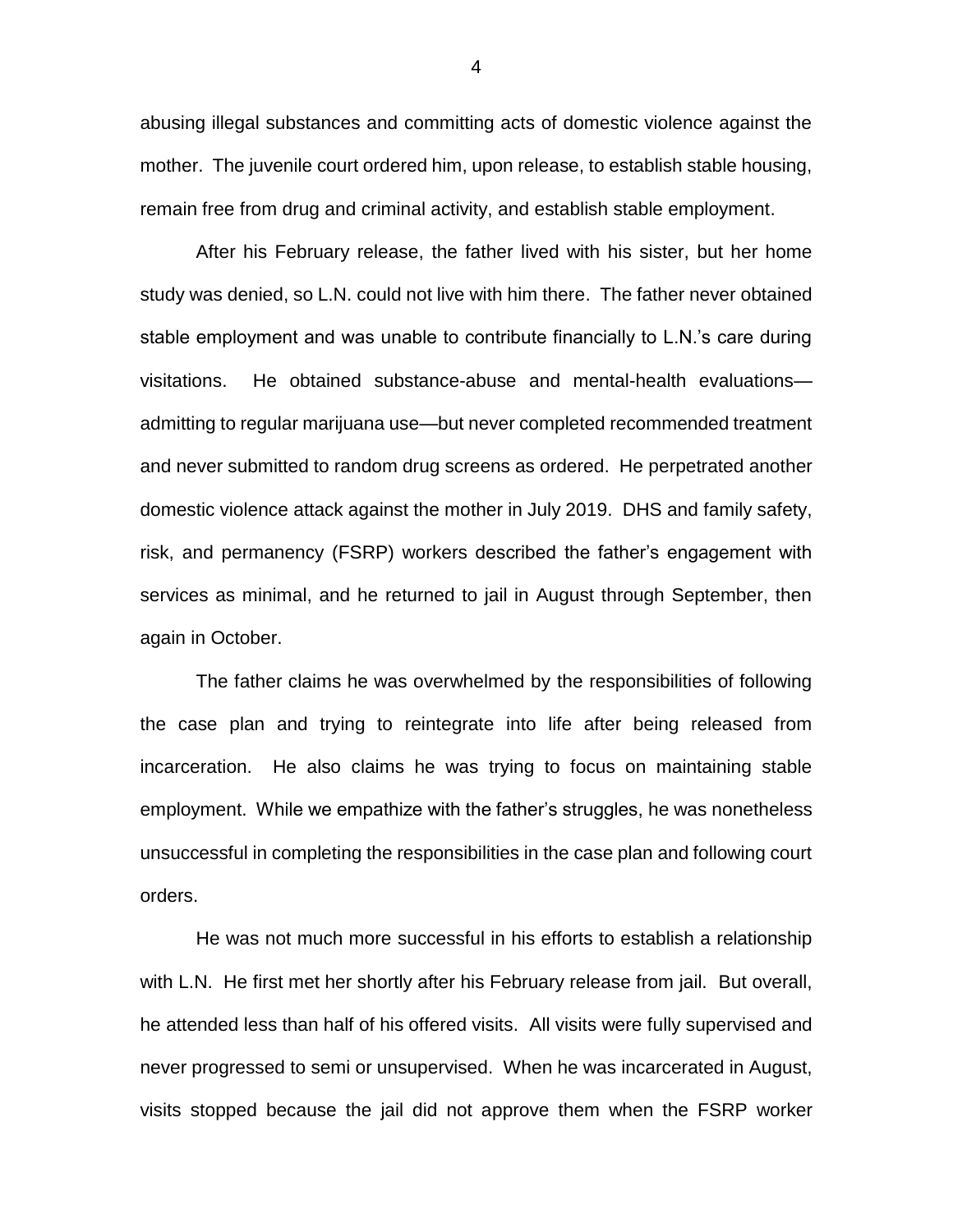inquired. The last time the father saw L.N. was in June. A few weeks before the termination hearing in October, the father was in jail again on federal drug charges. He did not contact DHS or FSRP from jail but called the foster mother to check on L.N. Generally, FSRP observed him to interact appropriately with L.N. during visits. But his poor record of attendance at visitation and a general lack of contact with DHS and FSRP show he failed to make genuine efforts to maintain communication with L.N. and demonstrate continued interest in her over their short relationship. The record shows he has not established or maintained a place of importance in L.N.'s life with his sporadic visitation and occasional inquiries to the foster mother.

Based on the foregoing, we conclude the State showed the record supports by clear and convincing evidence the statutory ground for termination under paragraph (e).

**Best Interests of the Child.** The father next contends it was not in L.N.'s best interests to terminate his parental rights. He argues he was given very little time to prove himself a fit parent before termination. We give "primary consideration to the child's safety, to the best placement for furthering the longterm nurturing and growth of the child, and to the physical, mental, and emotional condition and needs of the child." *Id.* § 232.116(2). One factor we may consider is "whether the child has become integrated into the foster family to the extent that the child's familial identity is with the foster family, and whether the foster family is able and willing to permanently integrate the child into the foster family." *Id.*  $$232.116(2)(b).$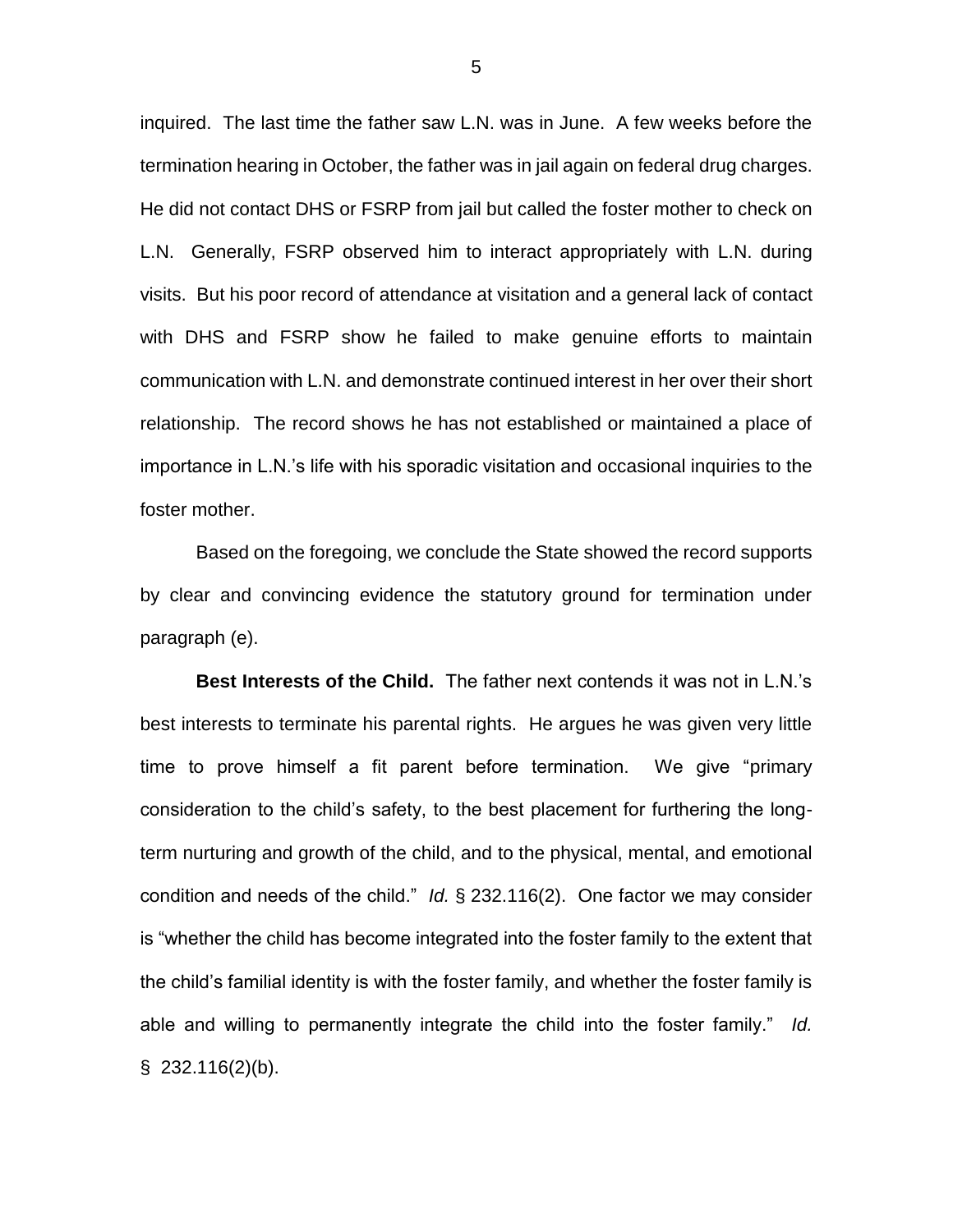The father has not shown his ability to parent L.N. safely to any extent. He has not established stable housing or employment, demonstrated sobriety, avoided criminal activity, or established a bond with L.N. We understand the father has had a limited period of time to demonstrate his parenting, but L.N. has been out of parental care for almost her entire life, well over one year. Our child welfare statutes give parents "a limited time frame . . . to demonstrate their ability to be parents." *In re J.E.*, 723 N.W.2d 793, 800 (Iowa 2006). This is because "[t]he crucial days of childhood cannot be suspended while parents experiment with ways to face up to their own problems." *In re D.A.*, 506 N.W.2d 478, 479 (Iowa Ct. App. 1993). We cannot deny L.N. permanency because the father has not yet demonstrated he can parent.

L.N. had a number of medical issues during her first year, but the father has never attended one of her doctor's appointments. The foster mother has been managing her care and treatment, and L.N. is now on track developmentally. Overall, L.N. appears to be well-integrated into her home with the foster mother, with whom she shares a bond. The foster mother has provided a safe and stable home for almost L.N.'s entire life. The foster mother is also willing to adopt L.N.

The record is clear and convincing that L.N.'s best interests are served by severing her legal relationship with the father and allowing her to achieve permanency through adoption.

**Reasonable Efforts.** Finally, the father complains the DHS failed to make reasonable efforts to reunite him with L.N. Iowa Code section 232.102(9) requires the DHS "make every reasonable effort to return the child to the child's home as quickly as possible consistent with the best interests of the child." Parents whose